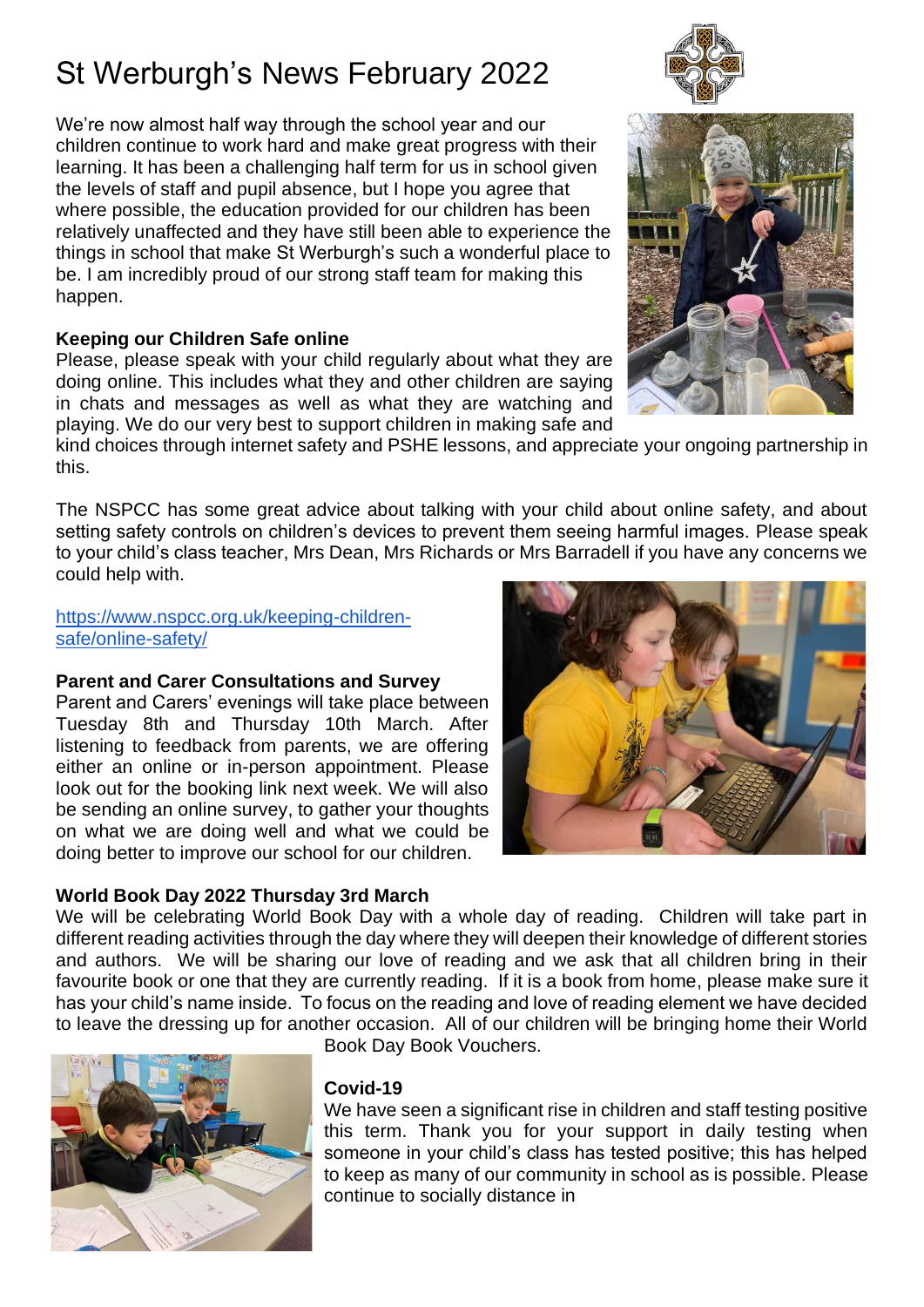



#### the school grounds and wear face

coverings if you enter the school building. Please find attached a letter from Robyn Dewis, our Director of Public Health which has more details about covid in our community.

## **PTFA News**

Thank you to all our PTFA and volunteers for all the hard work that went into our Christmas Fayre which was thoroughly enjoyed by our children, families and staff. Our next event is an Easter Fayre which is taking place after school on Wednesday 6th April. Look out for news nearer the time!

#### **Sporting News**



Our football team in their splendid new kit at the EFL Cup. We didn't make the finals but showed great sportsmanship and a great time was had by all.

Some of our Y3/4 children represented our school admirably during a tournament at Willows this week.

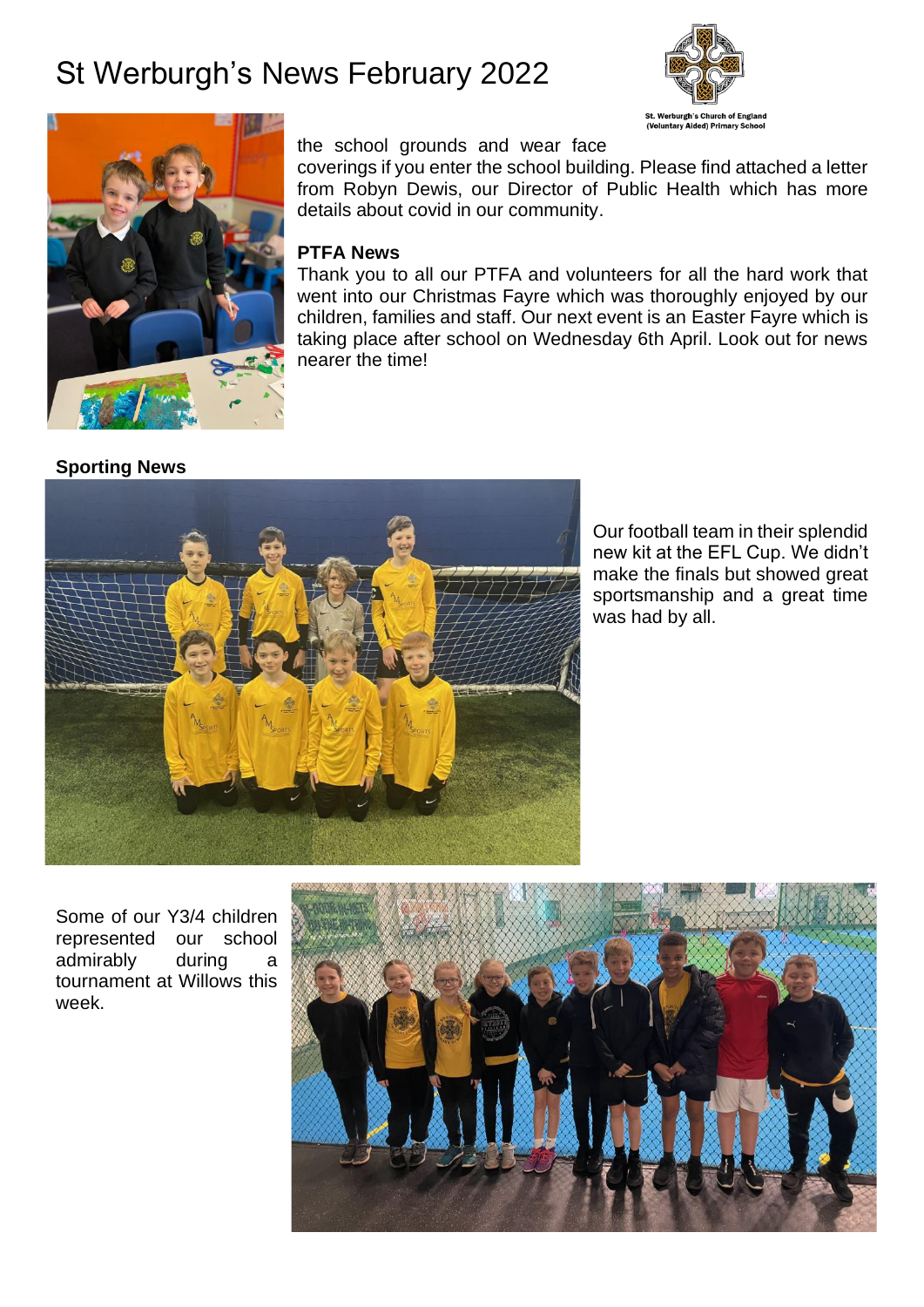## **Friends of Spondon Parks**

Wear Green for Green Spaces Day 2022 (Friday 8th April) will see us joining with other local schools to support Friends of Spondon Parks in their quest to improve our local recreation areas for our community. Children can wear anything green (this can be anything from green laces to a full outfit!), and we will be collecting donations for this fantastic local charity.







## **Canon Congratulations**

We are incredibly proud of our very own Father Julian, pictured at Derby Cathedral where Bishop Libby installed him as Canon earlier this term. It was fabulous to see so many of our St Werburgh's families there to share this special occasion.

### **Reading volunteers please**

If any parents or grandparents could spare some time to help our children develop their reading fluency between

8:55 and 9:15 it would be greatly appreciated. Please see Miss Gibson if you would like to volunteer.

### **Play Leader Job Opportunity!**

We are looking for someone to join our special team of Midday Supervisors who make lunchtimes safe and fun for our children. If you are good at listening, love to lead games and would like to make a difference for our children, please consider joining us as a Play Leader. Speak to the office, Mrs Barradell or Mrs Dean for more details.

Wishing you all a lovely weekend,

Mrs Dean and the St Werburgh's staff team